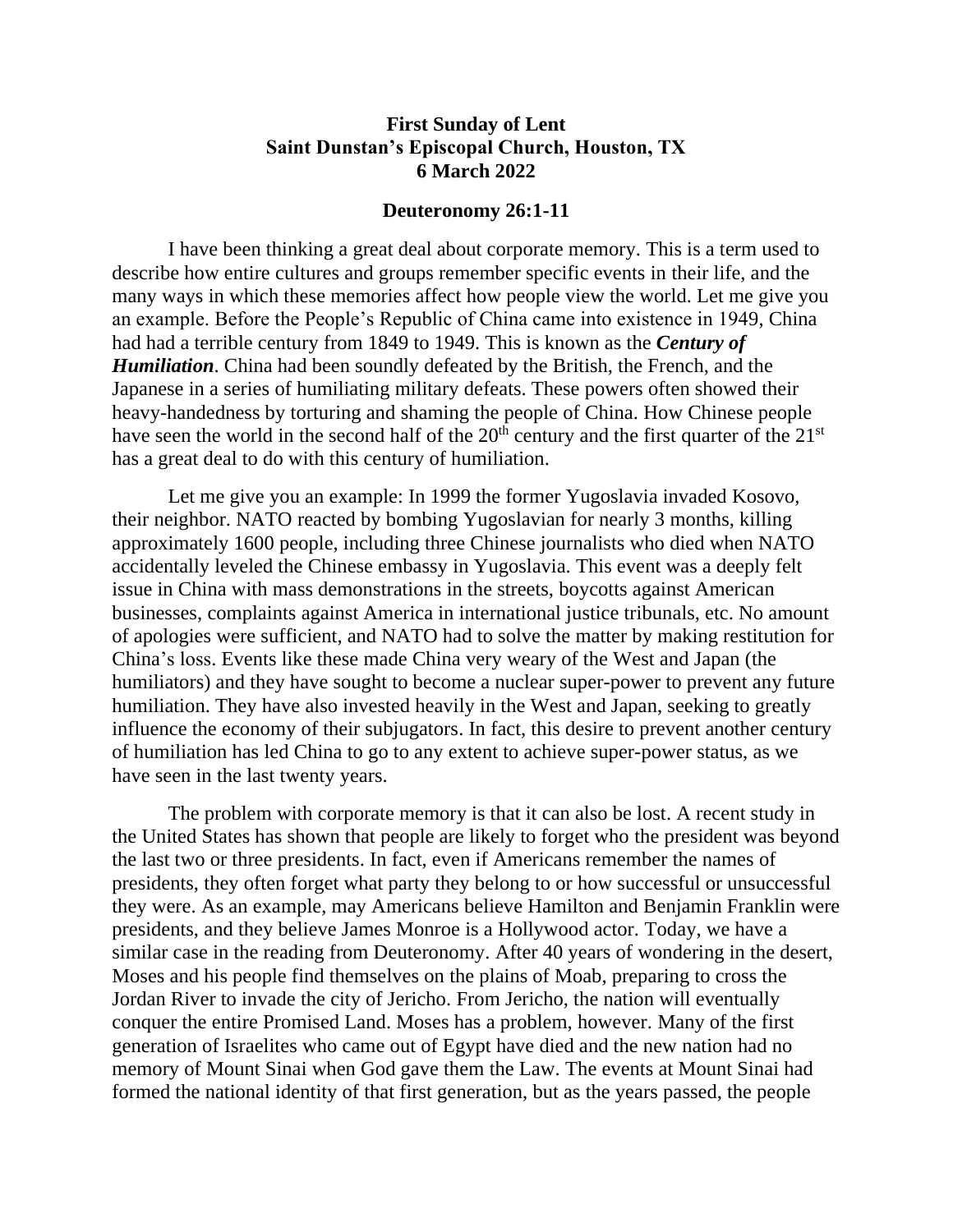began to forget their covenants. Moses realized that in order for the people to remain faithful to the Law, they needed to be reacquainted with the precepts that God had given Moses at Mount Sinai. He then assembled the whole nation and proceeded to preach four lengthy sermons meant to educate the nation on national history: They were a nation whose identity was rooted in their relationship with God. They were a covenant nation and their future depended on their obedience to what God expected from them once they took possession of the land. The nation's corporate memory had to be refreshed. They needed to reconnect with their national identity to fulfill their national vocation. Memory is crucial to identity, and identity precedes vocation! We must remember who we are to know where we are going. This is Moses' reason for preaching these sermons.

Today's section of the book is the conclusion of a speech meant to remind the nation of the covenant laws at Sinai. This speech comprises the very center and heart of the entire book. The passage has to do with the required ritual all land-owners needed to follow at harvest time, especially on the first harvest. They were to select a portion of the harvest, called the "first fruits," and bring it to the priest to be consecrated to God. The priest would then bless the first fruits, and through it, bless the rest of the harvest. After this blessing, abundant food was to be prepared for all in the landowner's household, those who depended on him (workers, servants, tenants, etc.), and a group of land-less people that included orphans, widows, aliens, and priests.

Priests are included in this group of the "dispossessed" because the tribe of Levy was not to be given a share in the promised land, but rather, they were dedicated to the service of the Lord and his people. They were the priests who offered services to God throughout the land and who oversaw the sacrificial system on behalf of the nation. As land-less people, priests depended on the support and care of those who used and benefitted from their services. The purpose of this "first fruits" was not for the support and care of the Temple or Tent of Meeting (Prior to Solomon's Temple.) Rather, it was an offering to God that was meant to feed the landowner's household and those in need who lived in the area. The first fruits offering needed to be large enough to provide plenty of food for the people mentioned above.

The reading describes a ritual that needed to be followed when the landowner presented the First Fruits to the priest. He was to say, "A wondering Aramean was my father..." This expression recalls the time Jacob, his sons, and their families, servants, and livestock made the journey to Egypt and settled in the Goshen Valley during the time of Joseph. It also reminds them of Abraham, who lived a nomadic existence in the same land, before his family became a nation. After acknowledging the humble beginnings of their nation, the ritual remembered the painful slavey under Pharaoh. It uses beautiful words to describe God's response to his people's misery in Egypt. God "saw" his people's pain. God "heard" his people's cries. God acted on behalf of his people by sending them a liberator by the name of Moses. The idea that God sees, hears, and acts to alleviate the affliction of his people is a staple of biblical theology from the very first pages of Genesis to the end of Revelation.